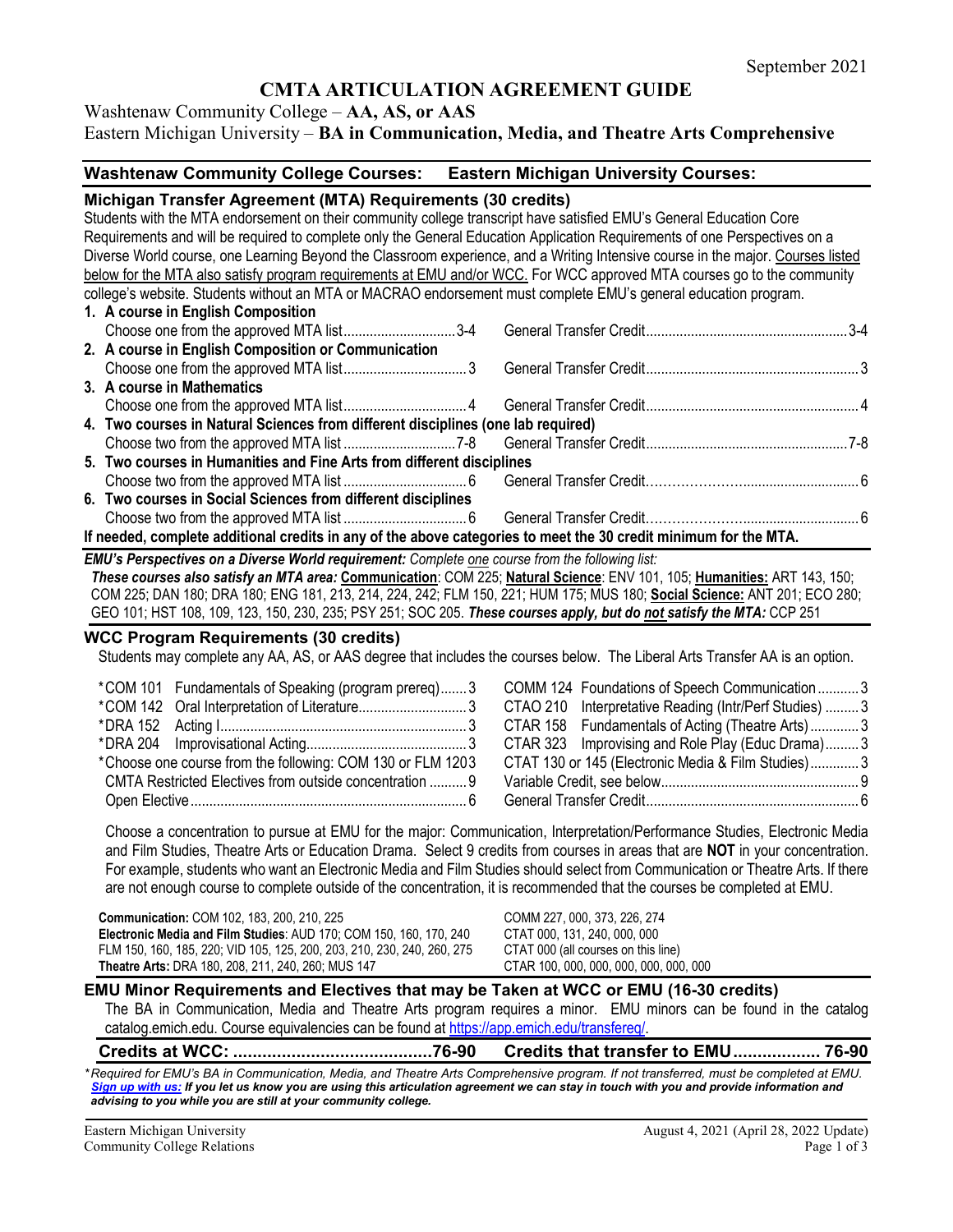# **CMTA ARTICULATION AGREEMENT GUIDE**

Washtenaw Community College – **AA, AS, or AAS** Eastern Michigan University – **BA in Communication, Media, and Theatre Arts Comprehensive**

# **Completion of the BA in Communication, Media, and Theatre Arts Comprehensive**

## **Major Requirements (24 credits)**

### **Program Requirements (3 credits)** CTAO 205 Voice and Articulation......................................3

**Communication Restricted Electives (3 credits)** *Choose one:* COMM 224 Advanced Public Speaking (3) COMM 350 Persuasion (3) COMM 354 Organizational Communication (3) COMM 359 Small Group Communication (3)

## **Concentrated Study (15 credits)**

*Each student must choose a writing intensive course as part of the major completion requirements. Writing intensive course must correspond to the concentration area:*

### **Writing Intensive Course (3 credits)**

### **Communication**

| Choose one course from the concentration being following: |  |
|-----------------------------------------------------------|--|
| COMM 440W Analyzing Communication in Civic Life3          |  |
| COMM 475W Research Methods in Communication3              |  |
|                                                           |  |
|                                                           |  |

| <b>Theatre Arts and Educational Drama Writing Intensive</b> |
|-------------------------------------------------------------|
|                                                             |
|                                                             |

### **Electronic Media Writing Intensive**

CTAT 344W Continuity Writing for Electronic Media............3

## **LBC Requirement**

Students must complete one Learning Beyond the Classroom course or noncredit experience offered by EMU. Consult your advisor for options.

### **Minor Requirement (6-20 credits)**

Students must complete a minor or at least 20 credits, with at least 6 credits taken at the 300/400 level at EMU. Some course for the minor may be transferred to EMU. See the EMU catalog for a complete list of minors. Catalog.emich.edu